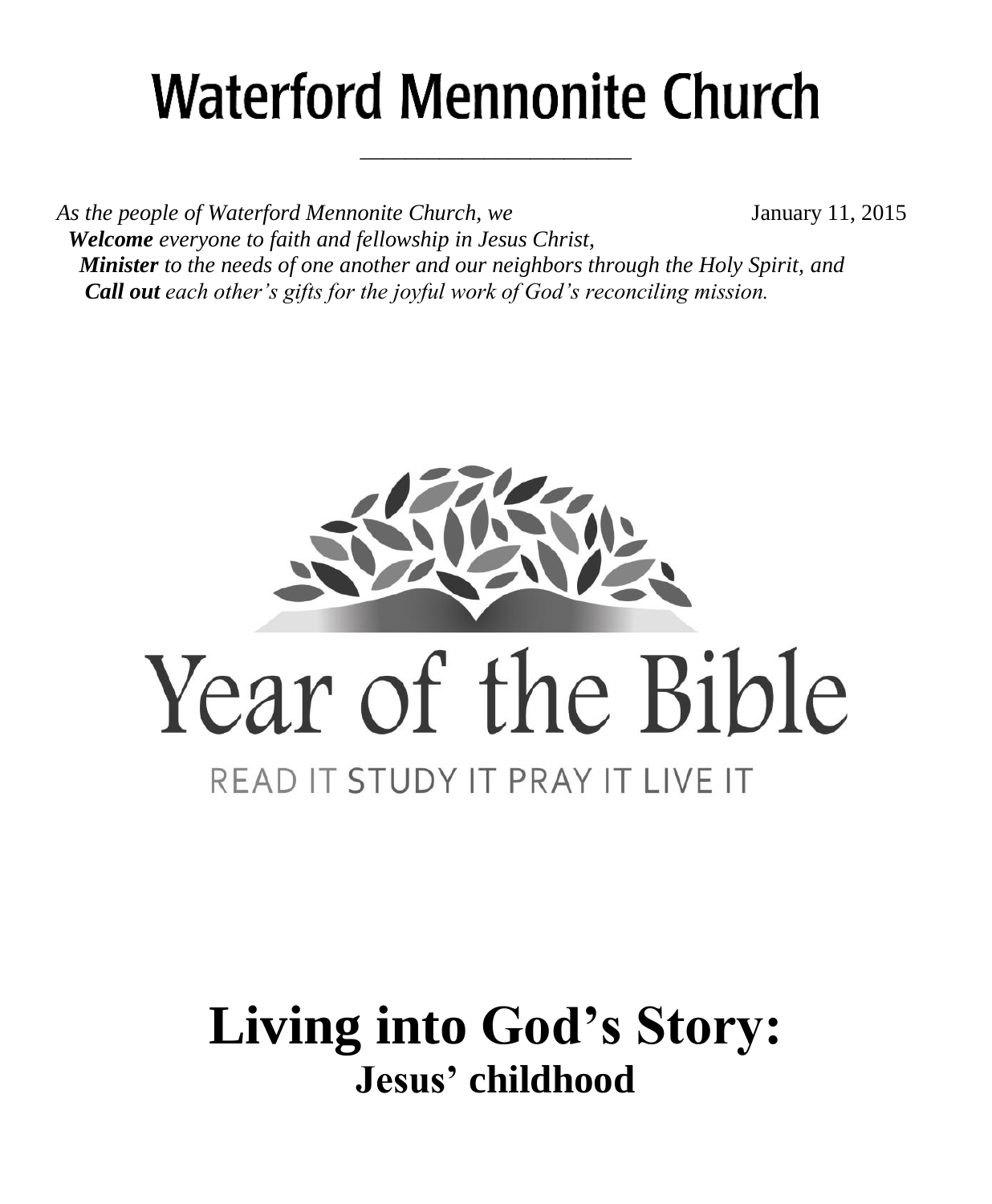#### Prelude Anne Lehman

#### Visualizing Scripture

| Gathering songs                   |                     | Great is the Lord<br>Praise, I will praise you, Lord<br>Jesus loves me                                         | J.D. Smucker<br>H 87<br>H 76<br>H 341 |
|-----------------------------------|---------------------|----------------------------------------------------------------------------------------------------------------|---------------------------------------|
| Welcome and Call to worship       |                     |                                                                                                                | Pat Lehman                            |
| Lighting of the peace lamp*       |                     |                                                                                                                |                                       |
| Prayer of confession              |                     |                                                                                                                |                                       |
| Children's time                   |                     |                                                                                                                | Luke Gascho                           |
| Congregational song               |                     | Gentle Shepherd, come and lead us                                                                              | H 352                                 |
| Offering                          |                     | Please pass the friendship pads as we give our offerings                                                       | Anne Lehman                           |
| YOuTuBe video                     |                     |                                                                                                                | Jordan Kauffman                       |
| Sermon                            | Act I: Luke 2:21-40 | "Jesus as a child, in three acts"                                                                              | Lyle Miller                           |
|                                   | Act III: Luke 2:52  | Act II: "The Boy Jesus in the Temple"<br>Ariana Perez-Diener, Camila Perez-Diener, Gabriel Hartzler, Len Harms | Gilberto Perez, Denise Diener,        |
| Song of response                  |                     | Lord, we bring to you our children                                                                             | $SI$ 90                               |
| Sharing and Congregational prayer |                     |                                                                                                                | Neil Amstutz                          |
| Benediction                       |                     |                                                                                                                |                                       |
| Sending song                      |                     | You shall go out with joy                                                                                      | H 427                                 |
| Turn in affirmation ballots       |                     |                                                                                                                |                                       |
|                                   |                     |                                                                                                                |                                       |

H = *Hymnal: A Worship Book*; SJ = *Sing the Journey; SS = Sing the Story*

**Living Stream Worship: Both services are live streamed at** [www.waterfordchurch.org](http://www.waterfordchurch.org/)

<sup>\*</sup>We light the peace lamp every Sunday to lament all unnecessary and violent loss of life around the world and to remind us of our calling to be peacemakers.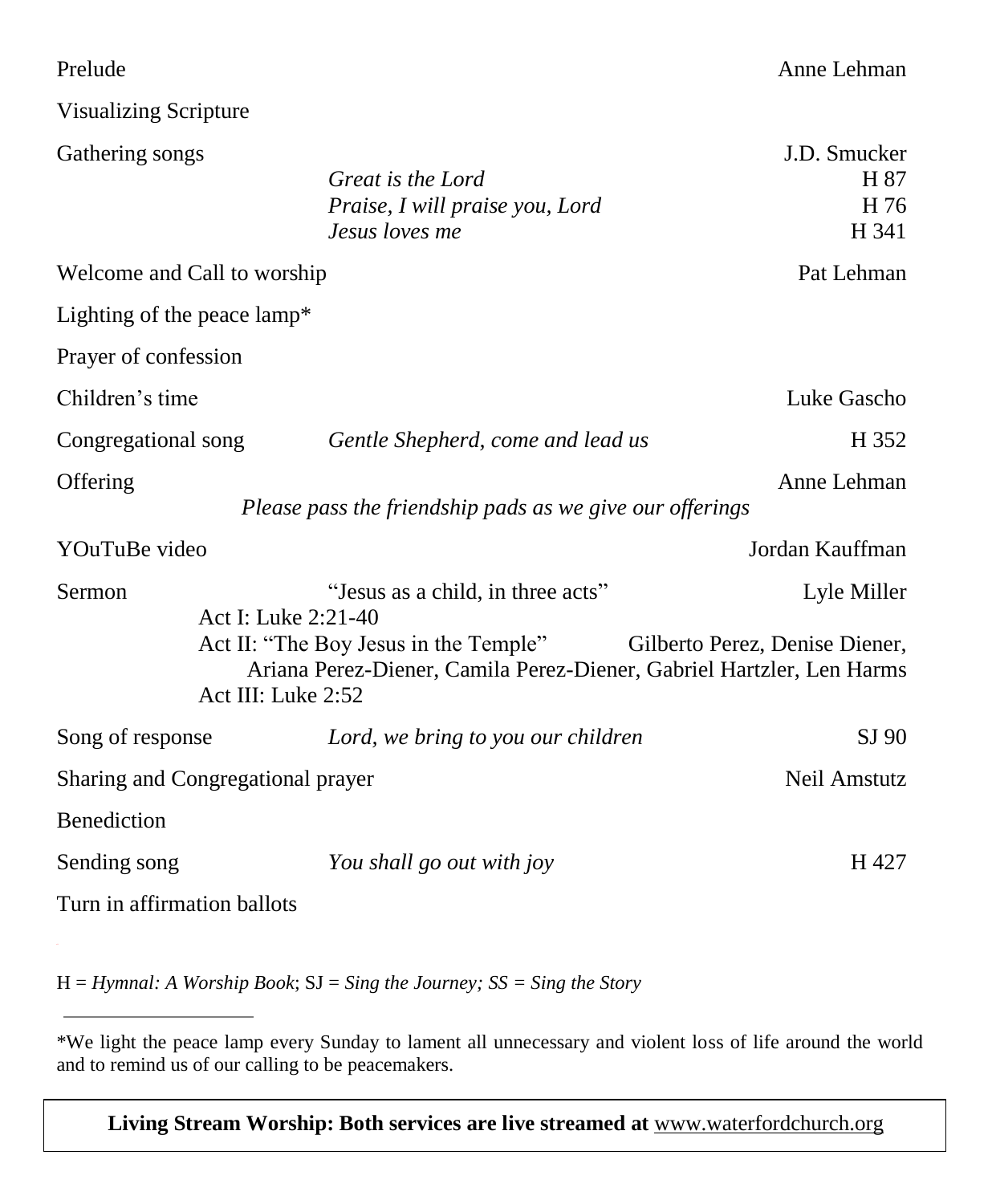#### **Prayers for Brothers and Sisters**

*Junior MYF and their leaders,* concluding a weekend of Winter Youth Retreat at Amigo Centre this morning

*Cindy Voth*, pastor of community life, as she settles into maternity leave and her growing family.

*M.J. Sharp,* working in the Congo with Mennonite Central Committee as he relates and listens to rebel fighters.

*Walnut Hill Mennonite Church*, which looks for spirit-led discernment in their life together.

From Mennonite Mission Network: For *Palmer Becker* on assignment to Latin America. Pray for clarity in understanding and implementing Anabaptist theology in a modern context.

#### **Welcome, Guests**

Large print copies of the bulletin and the hymnal and hearing aid systems are available from the ushers. Sermon boards for children are available at the back door; please pick one up as you enter. You are encouraged to bring infants through age two children to the nursery. Pick up the newsletter, *Buzz,* from the welcome kiosk in the foyer.

#### **Welcome Team**

| Greeter/Hosts  | Luke & Becky Gascho; Sheldon Swartz                                    |
|----------------|------------------------------------------------------------------------|
| Ushers         | Bruce Snyder, Dennis Myers $(1st)$ ;                                   |
|                | Glenn Reinford, Byron Yoder, Wade Ramer (2 <sup>nd</sup> )             |
| <b>Nursery</b> | and $\qquad (1^{st})$ ; Sandy Kauffman and Amanda Stoltzfus (nurture); |
|                | Len Harms and Lorraine Reinford $(2nd)$                                |
| Audiovisual    | Shawn Stutzman, Karen Sommers, Mark Daniels                            |

#### **Today**

| $8:00/10:45$ a.m. Worship |                                                   |
|---------------------------|---------------------------------------------------|
| $9:15$ a.m.               | Coffee and fellowship                             |
| $9:30$ a.m.               | Nurture hour—classes for all ages                 |
| Noon                      | College students' fellowship meal/fellowship hall |
| $5:00$ p.m.               | Year of the Bible: Night at the Movies            |